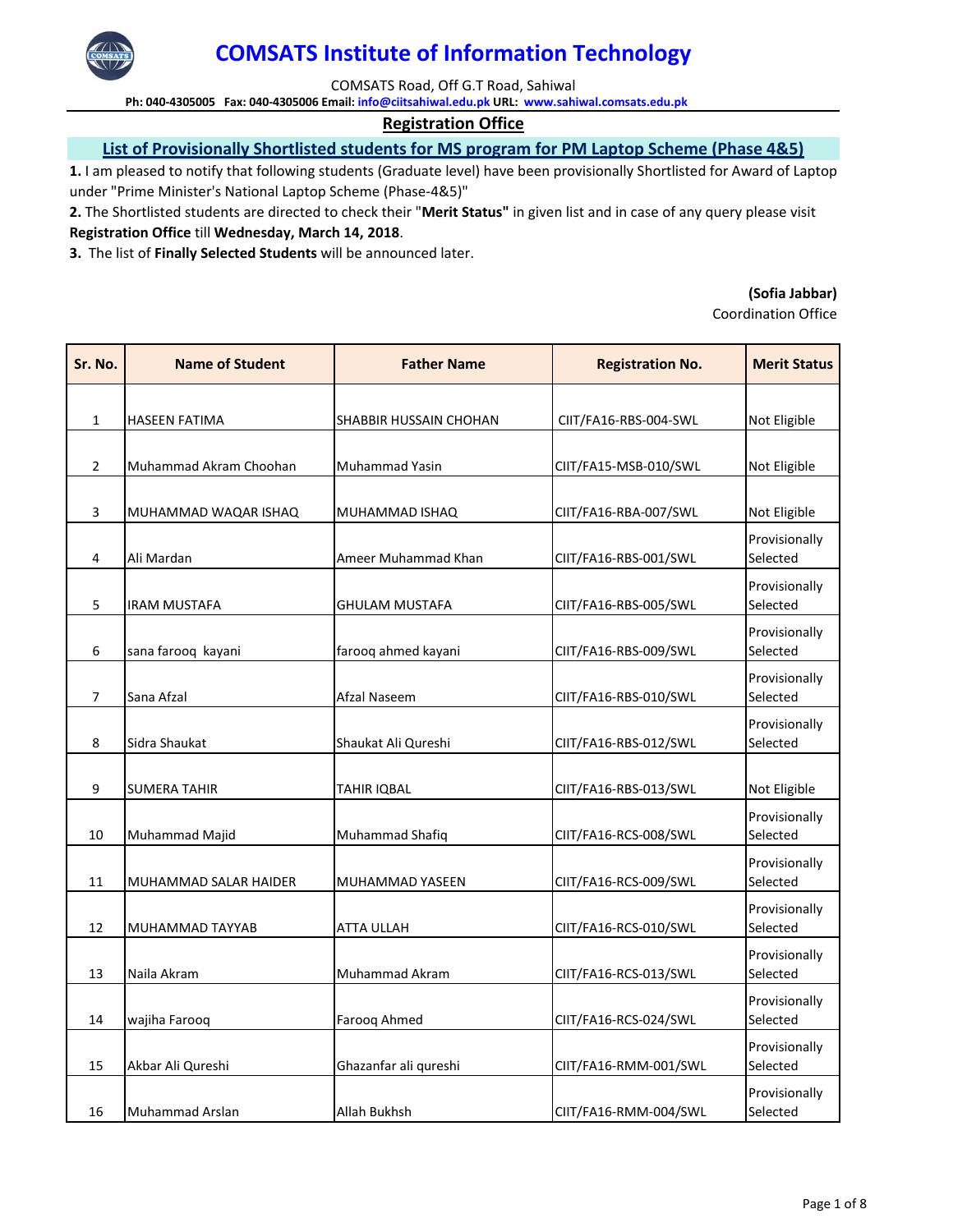

COMSATS Road, Off G.T Road, Sahiwal

**Ph: 040‐4305005 Fax: 040‐4305006 Email: info@ciitsahiwal.edu.pk URL: www.sahiwal.comsats.edu.pk**

### **Registration Office**

## **List of Provisionally Shortlisted students for MS program for PM Laptop Scheme (Phase 4&5)**

**1.** I am pleased to notify that following students (Graduate level) have been provisionally Shortlisted for Award of Laptop under "Prime Minister's National Laptop Scheme (Phase‐4&5)"

**2.** The Shortlisted students are directed to check their "**Merit Status"** in given list and in case of any query please visit **Registration Office** till **Wednesday, March 14, 2018**.

**3.** The list of **Finally Selected Students** will be announced later.

#### **(Sofia Jabbar)**

| Sr. No. | <b>Name of Student</b>  | <b>Father Name</b>          | <b>Registration No.</b> | <b>Merit Status</b>       |
|---------|-------------------------|-----------------------------|-------------------------|---------------------------|
| 17      | MUHAMMAD DAWOOD BUKHARI | <b>SYED AMJAD ALI SHAH</b>  | CIIT/FA16-RMM-005/SWL   | Provisionally<br>Selected |
| 18      | Shahbaz Patal           | Bade u Zaman                | CIIT/FA16-RMM-013/SWL   | Provisionally<br>Selected |
| 19      | mughees shahid          | shahid qayyoom              | CIIT/FA16-RMM-016/SWL   | Provisionally<br>Selected |
| 20      | syed umer farooq        | syed ghulam murtaza         | CIIT/FA16-RMM-019/SWL   | Provisionally<br>Selected |
| 21      | Kafayat Ullah           | Ghulam Farid                | CIIT/FA16-RMM-022/SWL   | Provisionally<br>Selected |
| 22      | <b>ASAD RAUF</b>        | <b>ABDUL RAUF</b>           | CIIT/FA17-MBE-004/SWL   | Provisionally<br>Selected |
| 23      | Hassnain Yousaf         | <b>Muhammad Yousaf</b>      | CIIT/FA17-MBE-009/SWL   | Provisionally<br>Selected |
| 24      | AFIFA MAZNOOR           | <b>MANZOOR AHMAD</b>        | CIIT/FA17-RBS-001/SWL   | Not Eligible              |
| 25      | Rafia Batool            | Hafiz Abdul Hameed          | CIIT/FA17-RBS-008/SWL   | Not Eligible              |
| 26      | muhammad arslan sarwar  | muhammad sarwar             | CIIT/FA17-RCS-009/SWL   | Provisionally<br>Selected |
| 27      | Osama Rizwan            | Rizwan Rasheed Rana         | CIIT/FA17-RCS-011/SWL   | Provisionally<br>Selected |
| 28      | MUHAMMAD IMRAN          | <b>ALLAH YAR</b>            | CIIT/FA17-RCS-026/SWL   | Provisionally<br>Selected |
| 29      | <b>Abdul Basit</b>      | Liaqat Ali                  | CIIT/FA17-RMM-002/SWL   | Provisionally<br>Selected |
| 30      | <b>ARFA</b>             | <b>MALIK IRSHAD HUSSAIN</b> | CIIT/FA17-RMM-005/SWL   | Provisionally<br>Selected |
| 31      | Bilal Hussain Babar     | <b>Babar Mehmood</b>        | CIIT/FA17-RMM-006/SWL   | Provisionally<br>Selected |
| 32      | Hafiz Muhammad Shahzad  | Muhammad Yousaf             | CIIT/FA17-RMM-007/SWL   | Provisionally<br>Selected |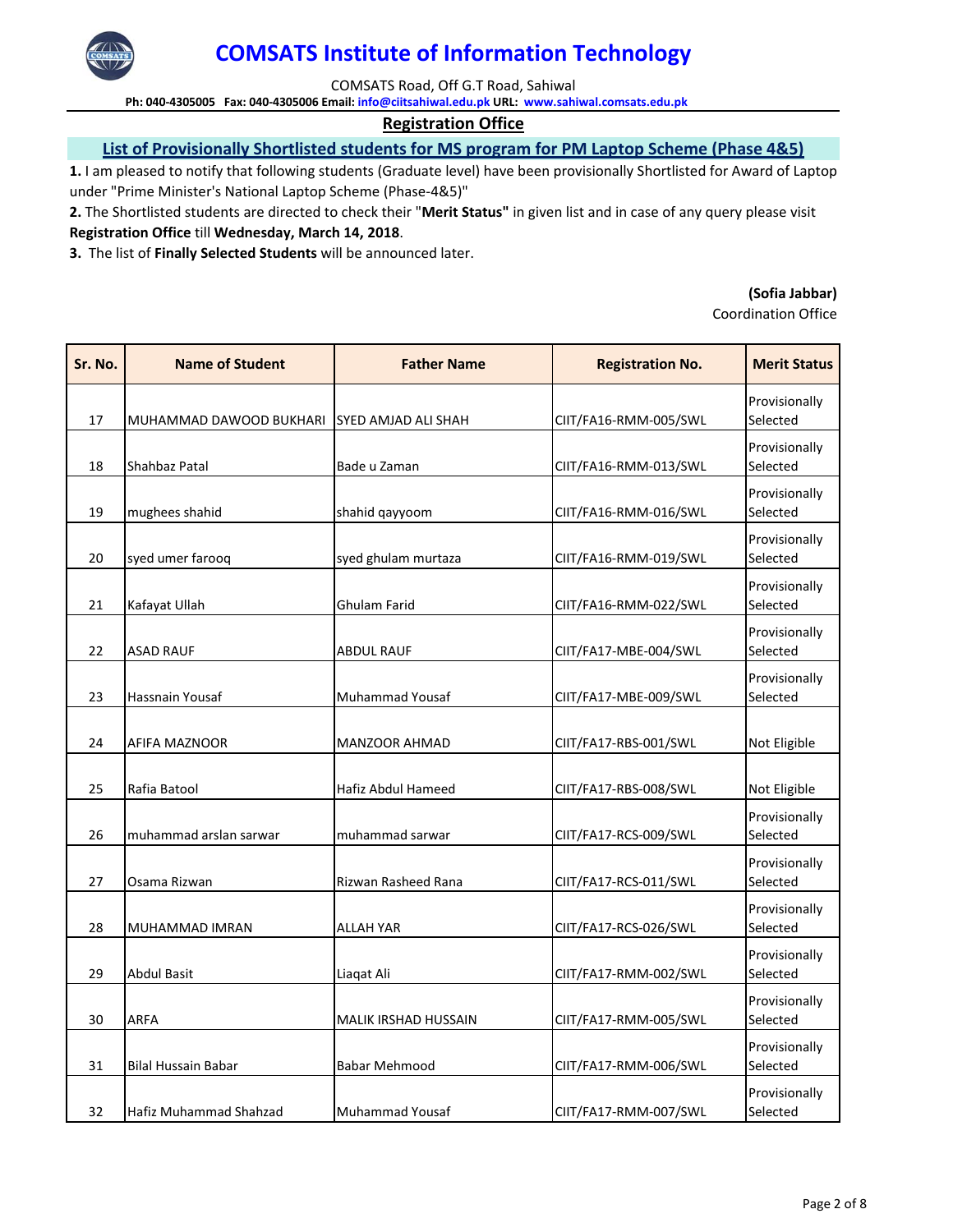

COMSATS Road, Off G.T Road, Sahiwal

**Ph: 040‐4305005 Fax: 040‐4305006 Email: info@ciitsahiwal.edu.pk URL: www.sahiwal.comsats.edu.pk**

### **Registration Office**

## **List of Provisionally Shortlisted students for MS program for PM Laptop Scheme (Phase 4&5)**

**1.** I am pleased to notify that following students (Graduate level) have been provisionally Shortlisted for Award of Laptop under "Prime Minister's National Laptop Scheme (Phase‐4&5)"

**2.** The Shortlisted students are directed to check their "**Merit Status"** in given list and in case of any query please visit **Registration Office** till **Wednesday, March 14, 2018**.

**3.** The list of **Finally Selected Students** will be announced later.

#### **(Sofia Jabbar)**

| Sr. No. | <b>Name of Student</b>       | <b>Father Name</b>        | <b>Registration No.</b> | <b>Merit Status</b>       |
|---------|------------------------------|---------------------------|-------------------------|---------------------------|
| 33      | <b>Muhammad Naveed</b>       | Muhammad Din Shad         | CIIT/FA17-RMM-009/SWL   | Provisionally<br>Selected |
| 34      | Quratulain Ilyas             | Muhammad Ilyas            | Ciit/FA17-RMM-011/SWL   | Provisionally<br>Selected |
| 35      | SARA BATOOL                  | Syed Muhammad Ali Saqlain | Ciit/FA17-RMM-012/SWL   | Not Eligible              |
| 36      | Uzair siddiqui               | Khalid siddiqui           | CIIT/FA17-RMM-015/SWL   | Provisionally<br>Selected |
| 37      | Anwar Abbas                  | Muhammad Bagir            | CIIT/FA17-RMM-017/SWL   | Provisionally<br>Selected |
| 38      | MUHAMMAD AWAIS SADIQ         | HAFIZ MUHAMMAD SADIQ      | CIIT/FA17-RMM-018/SWL   | Provisionally<br>Selected |
| 39      | <b>Muhammad Sabir Naveed</b> | <b>Mulazim Hussain</b>    | CIIT/FA17-RMM-019/SWL   | Provisionally<br>Selected |
| 40      | zafar farooq                 | muhammad anwar fayyazi    | CIIT/FA17-RMM-020/SWL   | Not Eligible              |
| 41      | Muhammad Shahid              | Illahi Bukhsh             | CIIT/FA17-RMM-021/SWL   | Provisionally<br>Selected |
| 42      | Tanazza Sabahat Shahzad      | M Sattar Shahzad          | CIIT/FA17-RMS-004/SWL   | Provisionally<br>Selected |
| 43      | SEHAR MUSRRAT                | MUFAT ULLAH               | CIIT/SP13-BBI-023/SWL   | Not Eligible              |
| 44      | ALI ABRAR AHMAD              | SH ABRRA AHMAD            | CIIT/SP17-MBE-003/SWL   | Not Eligible              |
| 45      | Muhammad Usman Qamar         | Maqsood Qamar Rana        | CIIT/SP17-MBE-018/SWL   | Provisionally<br>Selected |
| 46      | MUHAMMAD NABEEL              | ABDUL QAYYUM              | CIIT/SP17-RBA-003/SWL   | Provisionally<br>Selected |
| 47      | MUHAMMAD SAAD AYUB           | <b>AYUB ASGHAR</b>        | CIIT/SP17-RBA-004/SWL   | Provisionally<br>Selected |
| 48      | Raza Anwar                   | Muhammad Anwar            | CIIT/SP17-RBA-005/SWL   | Provisionally<br>Selected |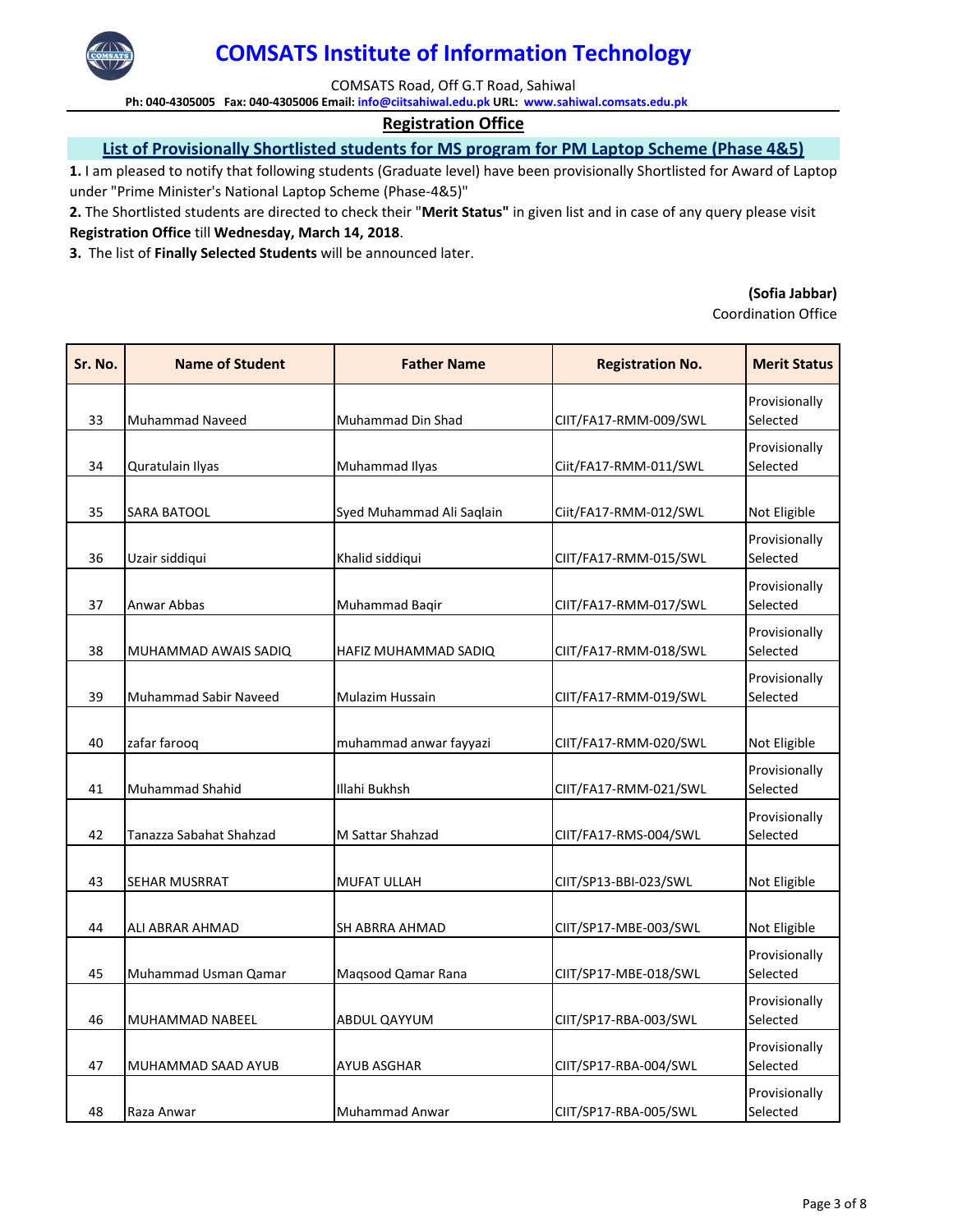

COMSATS Road, Off G.T Road, Sahiwal

**Ph: 040‐4305005 Fax: 040‐4305006 Email: info@ciitsahiwal.edu.pk URL: www.sahiwal.comsats.edu.pk**

### **Registration Office**

## **List of Provisionally Shortlisted students for MS program for PM Laptop Scheme (Phase 4&5)**

**1.** I am pleased to notify that following students (Graduate level) have been provisionally Shortlisted for Award of Laptop under "Prime Minister's National Laptop Scheme (Phase‐4&5)"

**2.** The Shortlisted students are directed to check their "**Merit Status"** in given list and in case of any query please visit **Registration Office** till **Wednesday, March 14, 2018**.

**3.** The list of **Finally Selected Students** will be announced later.

#### **(Sofia Jabbar)**

| Sr. No. | <b>Name of Student</b> | <b>Father Name</b>     | <b>Registration No.</b> | <b>Merit Status</b>       |
|---------|------------------------|------------------------|-------------------------|---------------------------|
| 49      | Zainab Naseem          | <b>Mohammad Naseem</b> | CIIT/SP17-RBA-008/SWL   | Provisionally<br>Selected |
| 50      | <b>AZHAR FREED</b>     | Allah Ditta            | CIIT/SP17-RMS-001/SWL   | Provisionally<br>Selected |
| 51      | Muhammd Yasir          | Muhammad Hanif         | CIIT/SP17-RMS-002/SWL   | Not Eligible              |
| 52      | Mubashir Hassan        | Muhammad Ashraf        | CIIT/SP17-RMS-003/SWL   | Not Eligible              |
| 53      | MUHAMMAD ATIF IQBAL    | HAJI MUHAMMAD IQBAL    | CIIT/SP17-RMS-004/SWL   | Provisionally<br>Selected |
| 54      | MUHAMMAD NASIR         | MUHAMMAD IBRAHIM       | CIIT/SP17-RMS-007/SWL   | Provisionally<br>Selected |
| 55      | Salman Ahmad           | Muhammad Ikram ul Haq  | CIIT/SP17-RMS-009/SWL   | Not Eligible              |
| 56      | Muhammad Hasan Rafiq   | Muhammad Rafiq         | CIIT/SP17-RMS-014/SWL   | Provisionally<br>Selected |
| 57      | Muhammad Usman Afzal   | Muhammad Afzal         | CIIT/SP17-RMS-015/SWL   | Provisionally<br>Selected |
| 58      | RIZWAN ALI TARIQ       | TARIQ SAEED AKHTAR     | CIIT/SP17-RMS-016/SWL   | Provisionally<br>Selected |
| 59      | <b>AFFAN SHAHID</b>    | SHAHID ANWAR           | FA15-MB1-001            | Not Eligible              |
| 60      | Saman Sattar           | Muhmmad Ahsan          | FA15-MSC-018            | Not Eligible              |
| 61      | Tahreem Saeed          | Saeed Ahmed            | FA15-MSC-023            | Not Eligible              |
| 62      | Farah Ijaz             | ljaz Ahmad             | FA16-MCS-041            | Provisionally<br>Selected |
| 63      | Zahida Abbas           | Safdar Abbas           | FA16-MCS-042            | Provisionally<br>Selected |
| 64      | Ansar Ali              | Nawab Ali              | FA16-RBA-002            | Not Eligible              |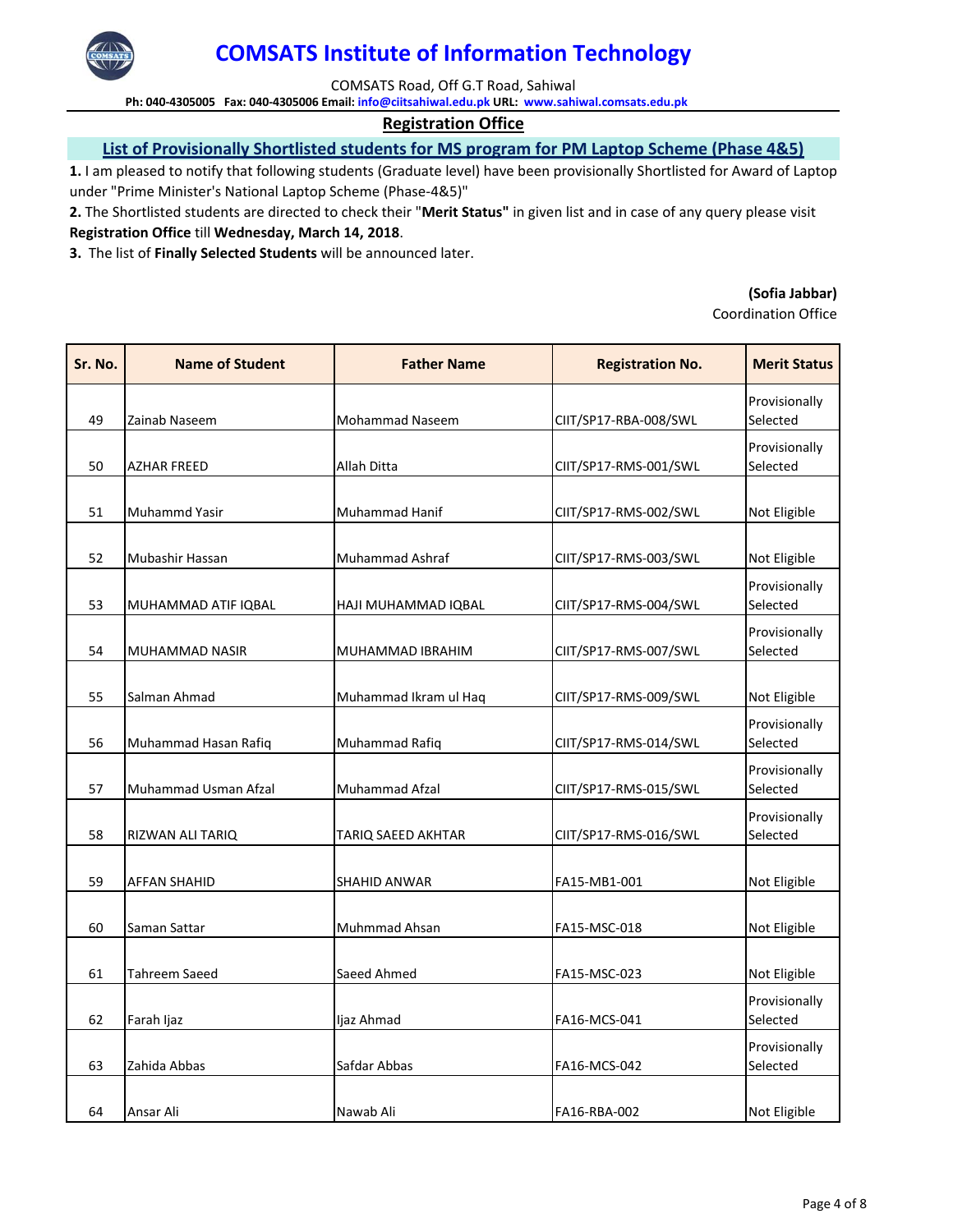

COMSATS Road, Off G.T Road, Sahiwal

**Ph: 040‐4305005 Fax: 040‐4305006 Email: info@ciitsahiwal.edu.pk URL: www.sahiwal.comsats.edu.pk**

### **Registration Office**

## **List of Provisionally Shortlisted students for MS program for PM Laptop Scheme (Phase 4&5)**

**1.** I am pleased to notify that following students (Graduate level) have been provisionally Shortlisted for Award of Laptop under "Prime Minister's National Laptop Scheme (Phase‐4&5)"

**2.** The Shortlisted students are directed to check their "**Merit Status"** in given list and in case of any query please visit **Registration Office** till **Wednesday, March 14, 2018**.

**3.** The list of **Finally Selected Students** will be announced later.

#### **(Sofia Jabbar)**

| Sr. No. | <b>Name of Student</b> | <b>Father Name</b>    | <b>Registration No.</b> | <b>Merit Status</b>       |
|---------|------------------------|-----------------------|-------------------------|---------------------------|
|         |                        |                       |                         |                           |
| 65      | Arslan Zafar           | Zafar Iqbal           | FA16-RBA-003            | Not Eligible              |
| 66      | Hafiz shahbaz saleem   | Saleem Akhtar         | FA16-RBA-004            | Not Eligible              |
| 67      | Hannan sattar          | <b>Abdul Sattar</b>   | FA16-RBA-005            | Not Eligible              |
| 68      | <b>MARIA ZAFAR</b>     | MUHAMMAD ZAFAR IQBAL  | FA16-RBA-006            | Not Eligible              |
| 69      | Muhammad Zahid         | Anwaar ul haq         | FA16-RBA-009            | Not Eligible              |
| 70      | Rabbia Javed           | Javed Iqbal           | FA16-RBA-011            | Not Eligible              |
| 71      | tehmina amjad          | rana amjad            | FA16-RBA-012            | Not Eligible              |
| 72      | Shiza noor ul ain      | Shabir Hussain        | FA16-RBS-011            | Not Eligible              |
| 73      | Ahmad Shaf             | Muhammad Hafeez Ullah | FA16-RCS-001            | Provisionally<br>Selected |
| 74      | Annam Hussain          | Hussain Bukhsh        | FA16-RCS-002            | Provisionally<br>Selected |
| 75      | Hamna Hammad           | Hammad Nazir          | FA16-RCS-003            | Not Eligible              |
| 76      | <b>HINA UMBRIN</b>     | <b>SHAUKAT ALI</b>    | FA16-RCS-004            | Provisionally<br>Selected |
| 77      | Maira Amin             | Muhammad Amin         | FA16-RCS-007            | Provisionally<br>Selected |
| 78      | Muhammad Umar Draz     | Tanveer Ahmad         | FA16-RCS-011            | Provisionally<br>Selected |
| 79      | Muhammad Yaqub         | Qadir Bakhsh          | FA16-RCS-012            | Provisionally<br>Selected |
| 80      | Raza ul Haq            | Zahid Mehmood         | FA16-RCS-014            | Provisionally<br>Selected |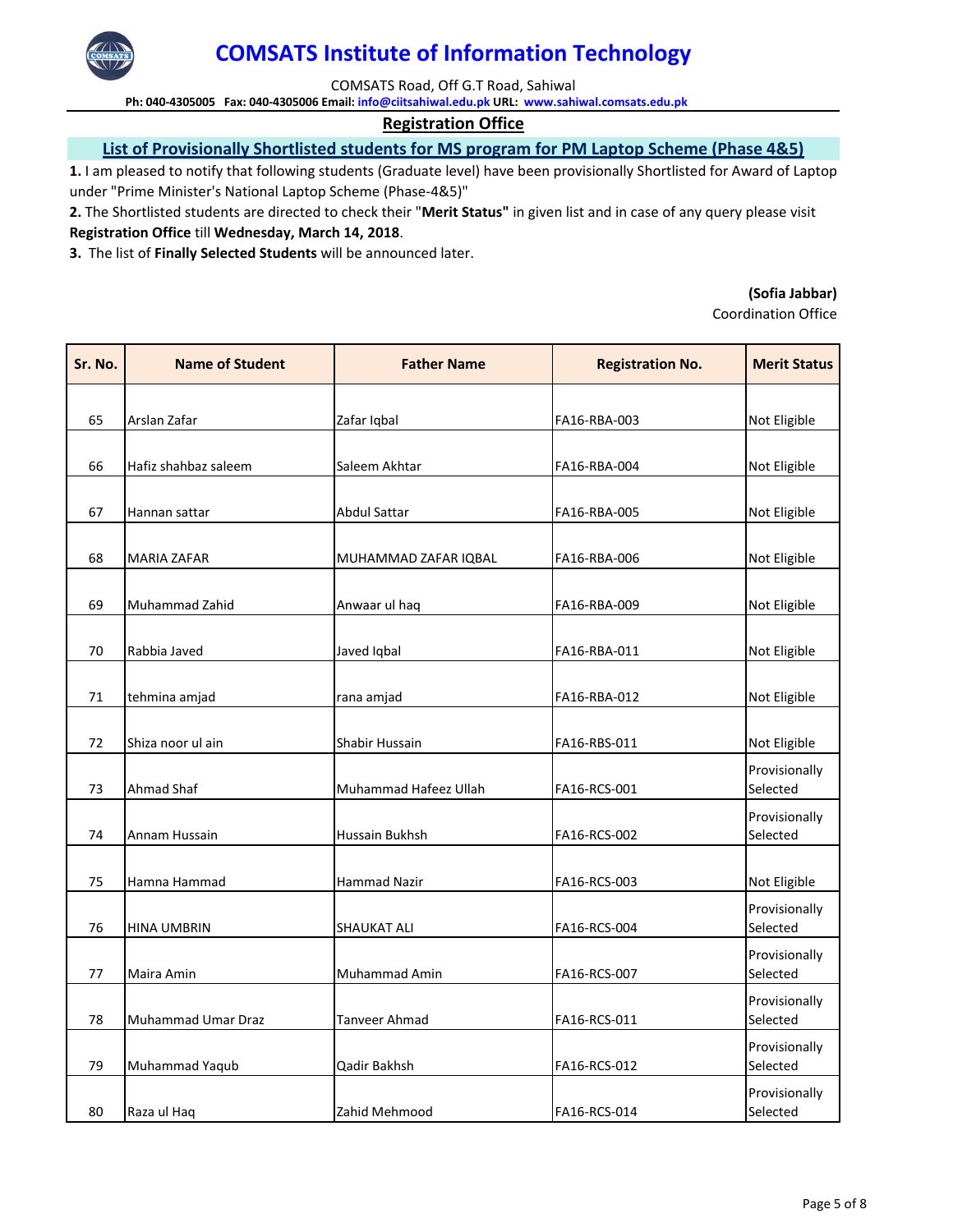

COMSATS Road, Off G.T Road, Sahiwal

**Ph: 040‐4305005 Fax: 040‐4305006 Email: info@ciitsahiwal.edu.pk URL: www.sahiwal.comsats.edu.pk**

### **Registration Office**

## **List of Provisionally Shortlisted students for MS program for PM Laptop Scheme (Phase 4&5)**

**1.** I am pleased to notify that following students (Graduate level) have been provisionally Shortlisted for Award of Laptop under "Prime Minister's National Laptop Scheme (Phase‐4&5)"

**2.** The Shortlisted students are directed to check their "**Merit Status"** in given list and in case of any query please visit **Registration Office** till **Wednesday, March 14, 2018**.

**3.** The list of **Finally Selected Students** will be announced later.

#### **(Sofia Jabbar)**

| Sr. No. | <b>Name of Student</b> | <b>Father Name</b>     | <b>Registration No.</b> | <b>Merit Status</b>       |
|---------|------------------------|------------------------|-------------------------|---------------------------|
| 81      | Shabnam Usman          | Usman Ghani            | FA16-RCS-017            | Provisionally<br>Selected |
| 82      | Shahid Hussain         | Muhammad Hussain       | FA16-RCS-018            | Provisionally<br>Selected |
| 83      | Shahida                | Muhammad Irshad        | FA16-RCS-019            | Provisionally<br>Selected |
| 84      | Shamsa Younas          | <b>Muhammad Younas</b> | FA16-RCS-020            | Provisionally<br>Selected |
| 85      | Saba Latif             | Muhammad Latif         | FA16-RCS-026            | Provisionally<br>Selected |
| 86      | Sadia Iqbal            | Rana Muhammad Iqbal    | FA16-RCS-027            | Not Eligible              |
| 87      | Jawad Abid             | Ch. Abid Naseer        | Fa16-RMM-003            | Provisionally<br>Selected |
| 88      | Muhammad Jahanzaib     | Abdul ghafoor          | FA16-RMM-007            | Provisionally<br>Selected |
| 89      | Muhammad Kashif Ijaz   | Ijaz Ahmad             | FA16-RMM-008            | Provisionally<br>Selected |
| 90      | MUHAMMAD NAWAZ         | MUHAMMAD SALEEM        | FA16-RMM-010            | Provisionally<br>Selected |
| 91      | Muhammad Umais         | Liaqat Hussain         | FA16-RMM-011            | Provisionally<br>Selected |
| 92      | Sana Ullah             | Abdul Hameed           | FA16-RMM-012            | Provisionally<br>Selected |
| 93      | Shaheen Ahmad          | <b>Abdul Sattar</b>    | FA16-RMM-020            | Provisionally<br>Selected |
| 94      | Haseeb Sadaqat         | Hafeez Ahmad Sadaqat   | fa17-mcs-012            | Provisionally<br>Selected |
| 95      | wiqee maqsood ahmed    | hafiz maqsood ahmed    | FA17-RBA-001            | Provisionally<br>Selected |
| 96      | Muhammad Aneeq Aslam   | Muhammad Aslam Javed   | FA17-RBA-003            | Provisionally<br>Selected |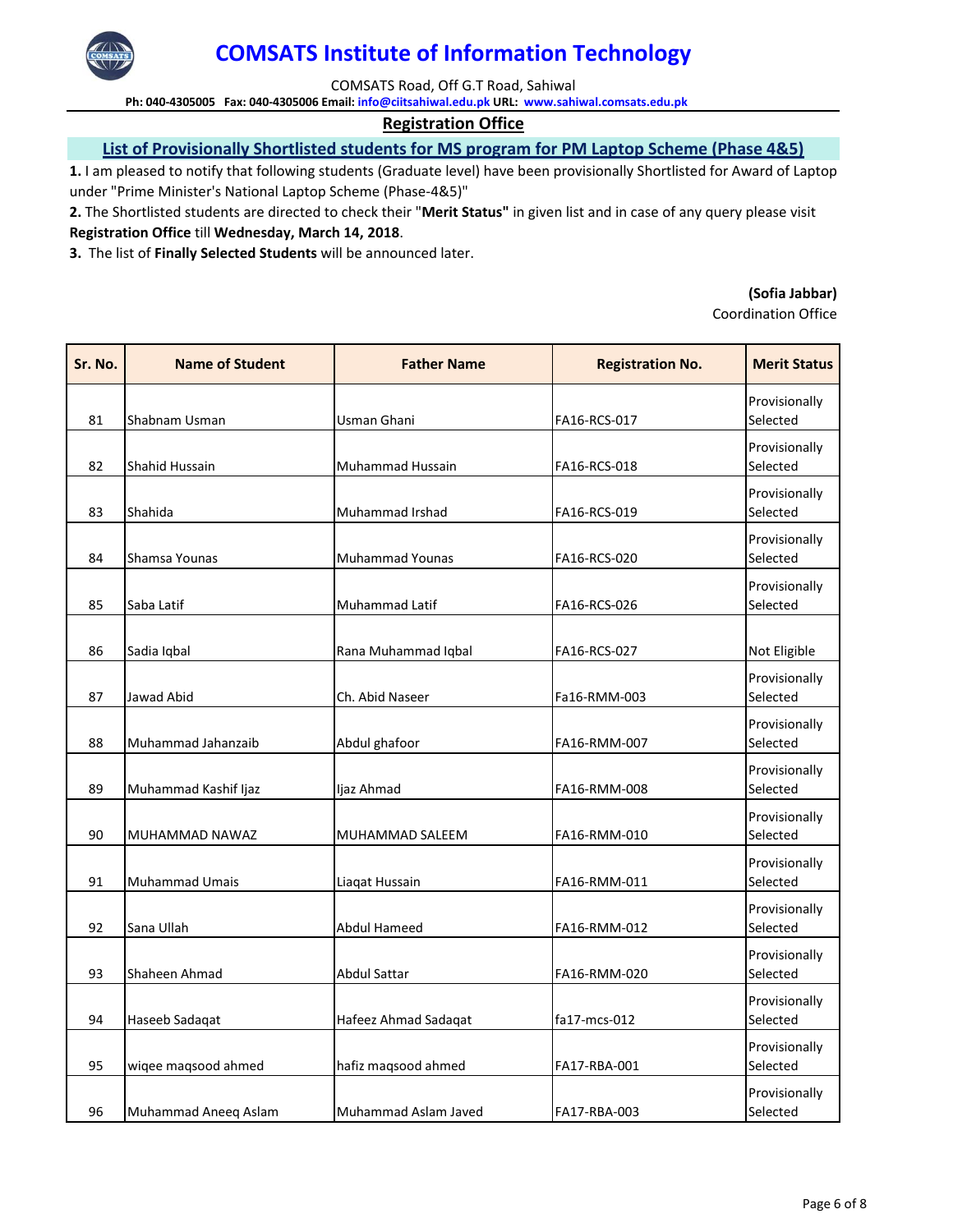

COMSATS Road, Off G.T Road, Sahiwal

**Ph: 040‐4305005 Fax: 040‐4305006 Email: info@ciitsahiwal.edu.pk URL: www.sahiwal.comsats.edu.pk**

### **Registration Office**

## **List of Provisionally Shortlisted students for MS program for PM Laptop Scheme (Phase 4&5)**

**1.** I am pleased to notify that following students (Graduate level) have been provisionally Shortlisted for Award of Laptop under "Prime Minister's National Laptop Scheme (Phase‐4&5)"

**2.** The Shortlisted students are directed to check their "**Merit Status"** in given list and in case of any query please visit **Registration Office** till **Wednesday, March 14, 2018**.

**3.** The list of **Finally Selected Students** will be announced later.

#### **(Sofia Jabbar)**

| Sr. No. | <b>Name of Student</b> | <b>Father Name</b>   | <b>Registration No.</b> | <b>Merit Status</b>       |
|---------|------------------------|----------------------|-------------------------|---------------------------|
| 97      | <b>RUBAB FATIMI</b>    | SHAHID HUSSAIN AWAN  | FA17-RBA-008            | Provisionally<br>Selected |
| 98      | MEERAB FATIMA          | rana masood          | FA17-RBS-006            | Provisionally<br>Selected |
| 99      | Sana Sadia             | Munir Ahmed Tariq    | FA-17-RBS-009           | Provisionally<br>Selected |
| 100     | ANS ALI RAZA           | DILSHAD SIDDIQUE     | FA17-RCS-004            | Provisionally<br>Selected |
| 101     | <b>ANUM GHAFFAR</b>    | <b>ABDUL GHAFFAR</b> | <b>FA17-RCS-005</b>     | Provisionally<br>Selected |
| 102     | <b>QASIM ABBAS</b>     | <b>ABBAS ALI</b>     | FA17-RCS-012            | Provisionally<br>Selected |
| 103     | Sarah Javed            | Javed Iqbal          | FA17-RCS-018            | Provisionally<br>Selected |
| 104     | <b>KALEEM ALI</b>      | <b>NAZIR AHMED</b>   | FA17-RCS-021            | Provisionally<br>Selected |
| 105     | Maria Saeed            | Muhammad Saeed       | FA17-RCS-023            | Provisionally<br>Selected |
| 106     | MUHAMMAD AWAIS ALI     | MUHAMMAD IKRAM       | FA17-RCS-025            | Provisionally<br>Selected |
| 107     | Zakawat liaqat         | Liaqat ali           | FA17-RCS-030            | Provisionally<br>Selected |
| 108     | Ali Raza               | Muhammad Sadiq       | FA17-RMM-003            | Provisionally<br>Selected |
| 109     | <b>MARIA SADAF</b>     | MUHAMMAD ABBAS       | FA17-RMS-001            | Provisionally<br>Selected |
| 110     | <b>Muhammad Danish</b> | Habib ul Allah       | FA17-RMS-002            | Provisionally<br>Selected |
| 111     | Yusra shahzadi         | Abdul sattar Mughal  | FA17-RMS-005            | Provisionally<br>Selected |
| 112     | <b>HABIB ULAH</b>      | <b>MUTTI ULLAH</b>   | FA17-RMS-009            | Provisionally<br>Selected |